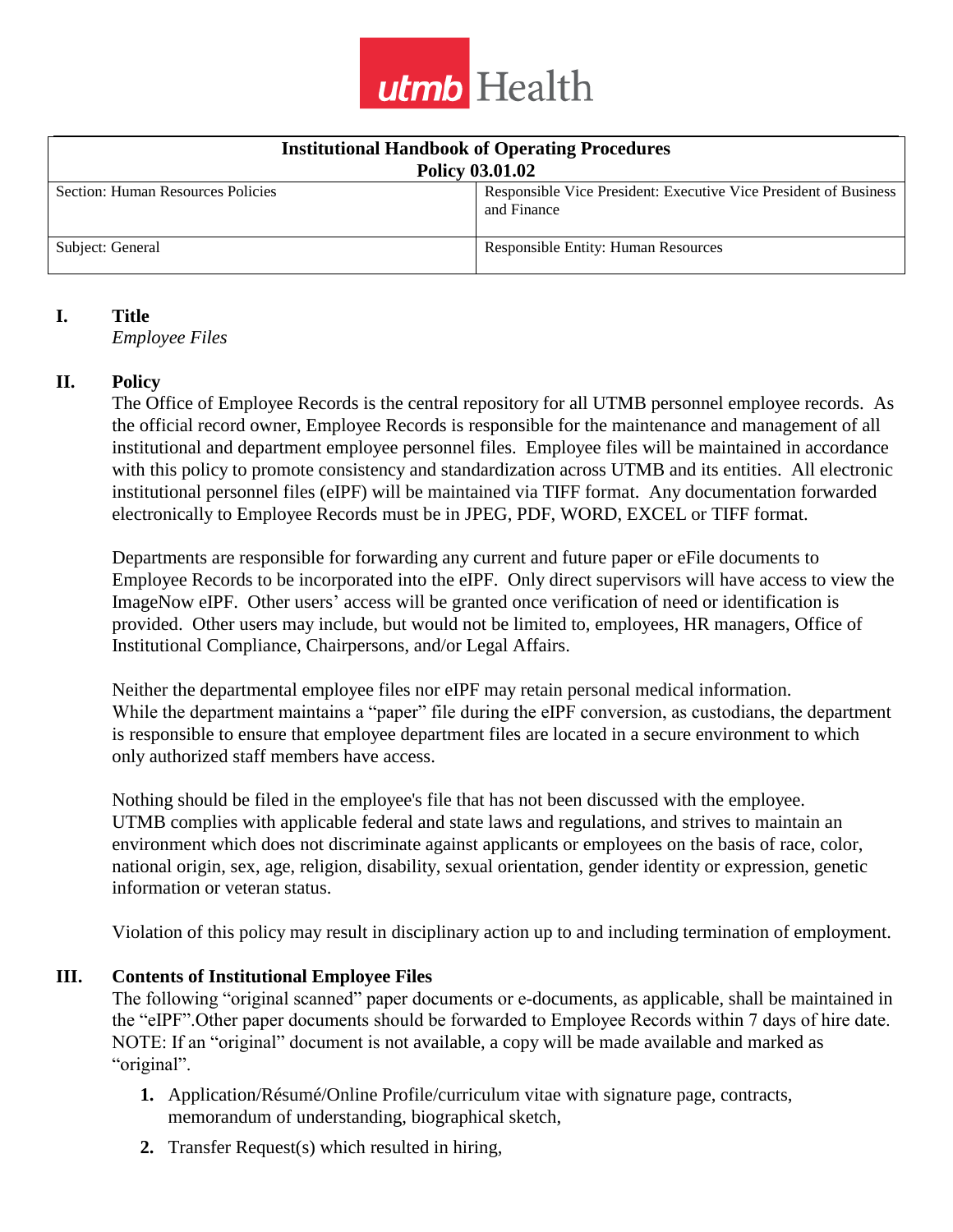### IHOP Policy 03.01.02

- **3.** Counseling & discipline records (verbal disciplinary documentation is only included if attached to other disciplinary action),
- **4.** New Employee Documentation Checklist (Onboarding)
	- **a.** Public Information Survey
	- **b.** Public Access Form
	- **c.** Political Aid
	- **d.** Affidavit
	- **e.** Benefits / Retirement Selections (includes Optional Retirement)
	- **f.** Standard & Regulations Form
	- **g.** Drug Free Workplace Form
	- **h.** W-4

(NOTE: I-9 documentation will be maintained separately from all other documentation.)

- **5.** Employment Verification
- **6.** Signed Job Description or Verification of Receipt of Job Description with Unit/Position Addendum
- **7.** Federal Certificate of Age (Minors 16 18)
- **8.** Insurance Coverage Notification
- **9.** Letters of Recommendation/References
- **10.** Signed Performance Appraisals (Re-evaluation Forms/Action Plans)
- **11.** Personnel Action Forms (PO2s)
- **12.** International visa/employment authorization documentation (if applicable).
- **13.** Pre-employment Test Results (if applicable)
- **14.** Professional educational licenses/certifications and verifications (copies allowed if originals required for posting in work area)
- **15.** Exit Interview
- **16.** Grievance documentation

Other information may be maintained if required by law or regulatory agencies.

## **IV. Retention of Institutional Employee Files**

Institutional employee files and associated documentation will be maintained during the employment life cycle. Upon separation, UTMB employment profile, retirement, public access and disciplinary documentation will be maintained for a period of 75 years. Remaining file documentation will be maintained for a period of seven years, both in accordance with the University's [established records](https://ispace.utmb.edu/xythoswfs/webview/_xy-9102400_1)  [retention schedule.](https://ispace.utmb.edu/xythoswfs/webview/_xy-9102400_1)

As departmental files are moved to the eIPF, maintenance and storage will be managed by Employee Records. Until this transfer is complete, departments will maintain custodianship of department employee file documents. These documents shall be maintained during the employment life cycle. Upon separation, please refer to "Separation from UTMB" section of this policy for appropriate disposition of department employee files to Employee Records in accordance with established records retention schedule.

# **V. Inter-departmental Transfers**

When an employee transfers from one department to another, the exiting department shall forward the entire employee file to Employee Records within two weeks.